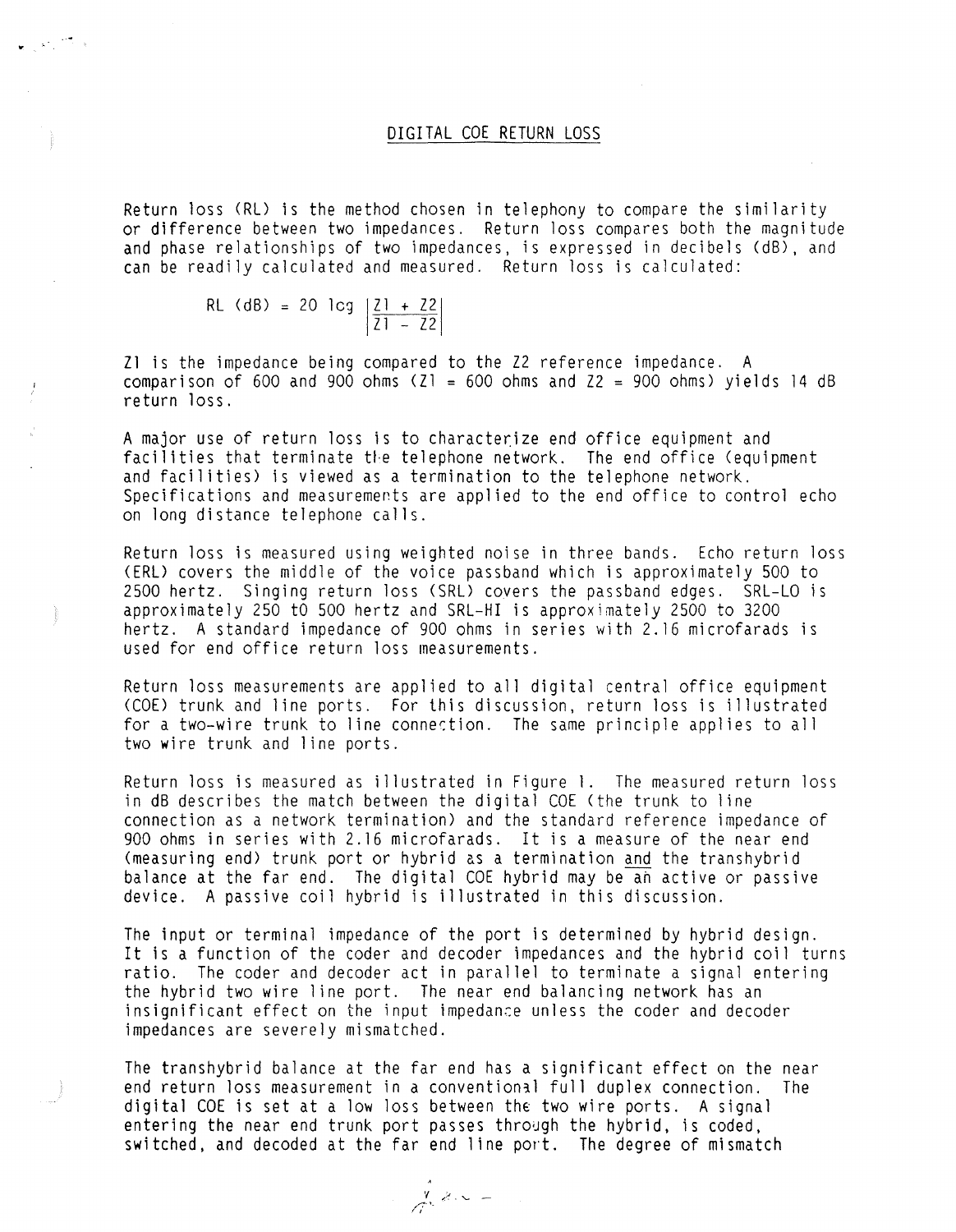between the COE network impedance and the line termination impedance (and perhaps the hybrid design) permit some of the signal to "spill" across the hybrid to the far end coder. This is described as transhybrid balance. The return signal is coded, switched and decoded at the near end. This return signal acts to partially add to or cancel the original signal which modifies the basic hybrid input impedance. Poor transhybrid balance at the far end affects the near end impedance and return loss. The input impedance at the near end (measuring end) is a function of the basic design near end impedance, loss from near to far end ports, transhybrid balance at the far end, and loss from far to near end ports.

Four wire return loss is measured by injecting a weighted noise signal into the near end coder and measuring the return signal at the near end decoder. Thus, the four wire return loss is determined primarily by the far end transhybrid balance plus the small loss between the near and far end.

## Network Impedances

 $\bullet$   $\bullet$  "

A standard impedance of 900 ohms in series with 2. 16 microfarads has been used to characterize the end office impedance for several decades. Central office equipment was essentially designed with passive components; systems with active components (i. e., carrier equipment) were designed to be operated at net circuit loss to provide stability. The introduction of digital central office equipment marked a rapid trend from passive to active central office equipment transmission paths. These digital switches were set at low transmission loss resulting in marginal stability from oscillation or "singing".

To improve the digital COE stability margin, digital COE manufacturers initiated studies to better characterize end office loops. Different studies provided different loop impedance characteristics. Confusion reigned. With the Bell System as the largest potential user of digital COE, the AT&T impedances (or slight variation) were gradually adopted as standard balance networks for hybrid balance (See Figure 2). They were used to match (A) loaded loops, (8) nonloaded loops and (C) trunks and special services (lines and trunks). The input impedance of all end office ports would be the standard 900 ohms in series with 2. 16 microfarads; but only trunk and special service circuits would use that impedance for hybrid balance networks.

REA discouraged the use of craft selected balance networks based on loop type to minimize error and COE instability. (REA permitted up to 2.0 dB loss for local calls for stability). Digital COE design evolved toward automatic selection of the balance network.

To reduce complexity, the balance network choice was loaded or nonloaded; the standard 900 ohms in series with 2. 16 microfarads was eliminated. Automatic balance network selection represented an improvement in system operation and maintenance, but does have two significant shortcomings. These are initial acceptance tests and connections to lines with active transmission elements <voice repeaters, carrier equipment, etc.). While it is not a serious concern, it is ironical that the balance network for active transmission circuits is being eliminated with the trend toward that type of subscriber circuit for voice, data and other services.

2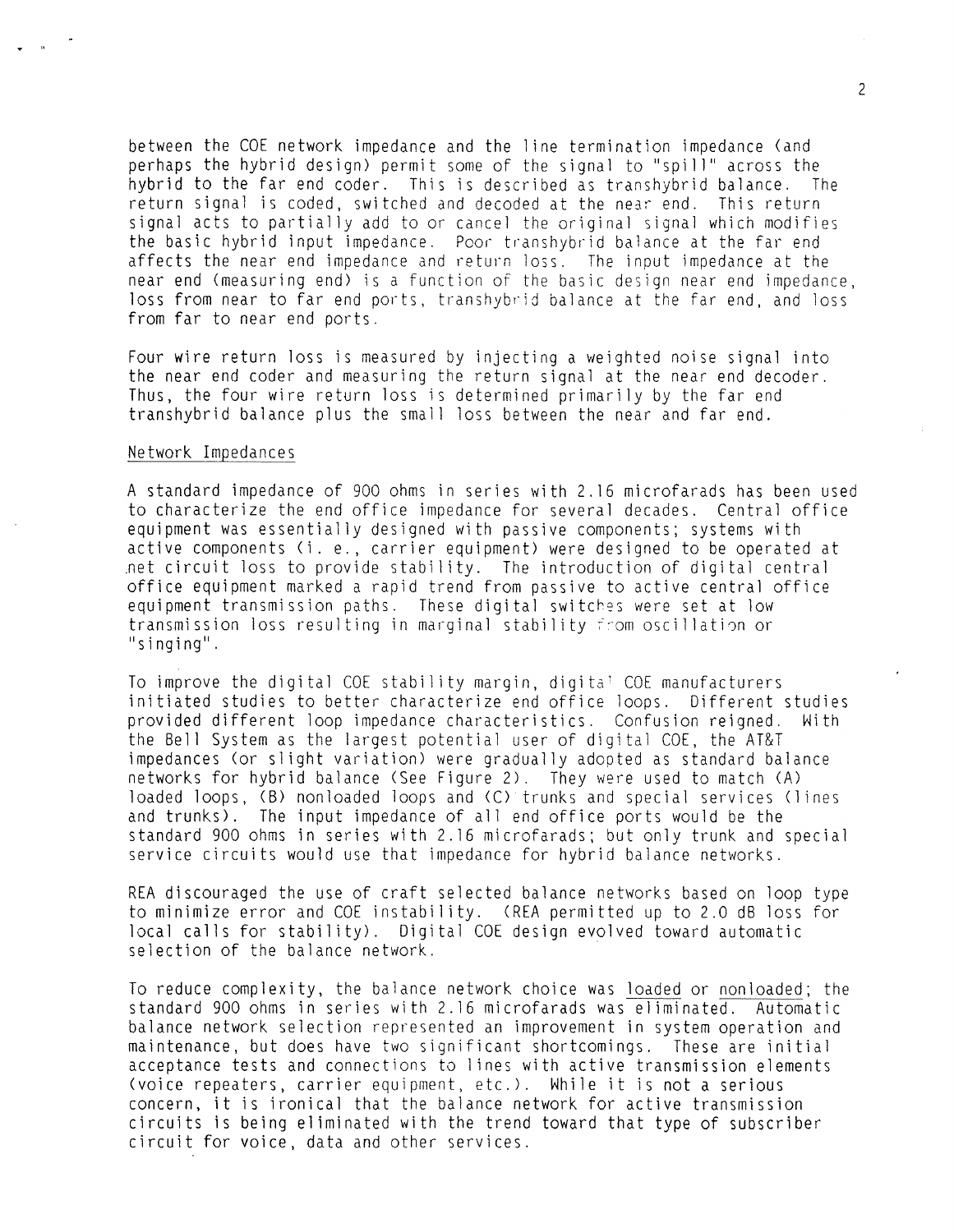## Acceptance Tests

 $\epsilon = \sqrt{2}$ 

Return loss acceptance tests are made as illustrated in Figure 1. The impedance of the two wire end office trunk or line circuit is 900 ohms in series with 2. 16 microfarads. The return loss test set uses a standard termination of 900 ohms in series with 2. 16 microfarads at the near end (measuring end). Other terminations may be used as far end line terminations.

Where the balance network is craft selected, acceptance tests for return loss can generally be made by selecting the standard balance network of 900 ohms in series with 2. 16 microfarads. In actual service, most balance networks will be set for nonloaded and loaded loops. It is recommended that acceptance tests for return loss be made with those balance networks also. When the loaded or nonloaded COE balance networks are chosen, the far end line termination should be a standard loaded or nonloaded network (Figure 2A or 28).

Where the balance network is automatically selected by the digital COE software, the choice will be between a loaded network or a nonloaded network. A balance network of 900 ohms in series with 2. 16 microfarads is unlikely to be available with automatic network selection. It is recommended that acceptance tests for return loss be made with loaded and nonloaded COE balance networks. The'far end line termination should be standard loaded or nonloaded network (Figure 2A or 28).

T. LAMAR MOORE REA-TSO-TB September 11, 1987